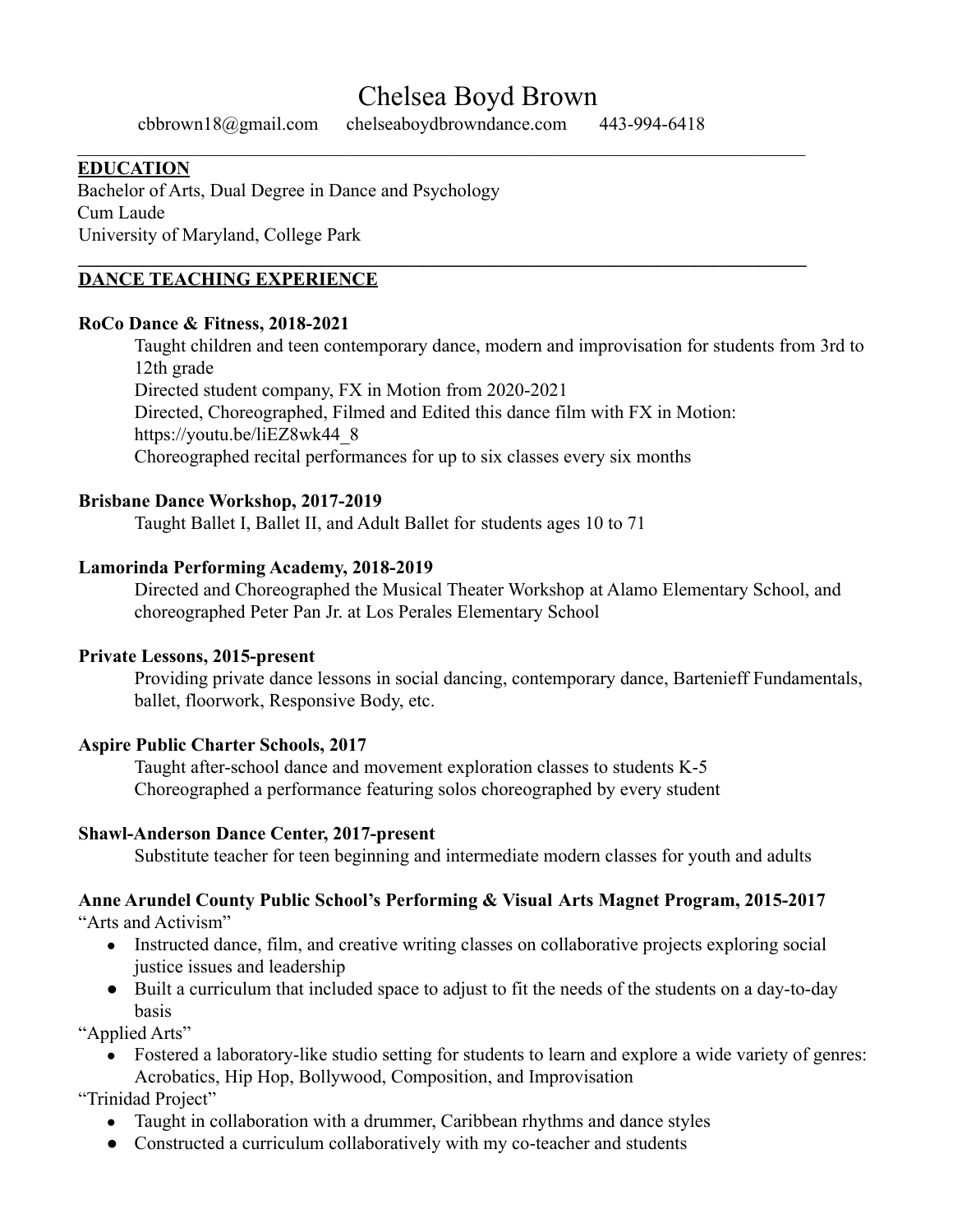• Facilitated research projects on Trinidad and Tobago

"Guatemala Project"

- Taught technique and choreography to students from diverse, low-socioeconomic status families
- Advised student research and provided supplemental information from my service learning experiences in Los Andes, Guatemala
- Directed students and professional production staff for an evening-length performance

"Tackling your Technique"

• Instructed middle school students in modern dance technique, improvisation, and choreographic tools including the use of props, sound scores, and site-specific work

# **University of Maryland, College Park**

Delta Chi Xi Honorary Dance Fraternity, Inc., President, 2013-2015

- Taught ten free classes for students and community members including improvisation, contemporary, hip hop, modern, and jazz
- Facilitated weekly group meetings, event planning, elections, and community service
- Advised the executive board, empowered new members to advance into leadership roles

# **Dance/Movement Therapy at the Spanish Education Development Center, July 2015**

- Created and taught a Dance/Movement Therapy program for bilingual preschool students from low-socioeconomic status families
- Case Study: implemented Dance Therapy interventions and games for two individual students with developmental and social disorders by focusing on self-regulation, musicality, bodily awareness, and nonverbal communication

# **OTHER EMPLOYMENT**

# **Duniya Dance & Drum Company, Managing Director 2017-present**

Tracking program activity, demographics, and compiling data Coordinating performances and special events such as fundraisers and meetings

 $\_$  , and the contribution of the contribution of the contribution of the contribution of  $\mathcal{L}_\text{max}$ 

# **Anne Arundel County Public Schools, Choreographer 2011-2016**

Choreographed for elementary, middle, and high school dance companies Exposed students to new genres of art including improvisation and Bollywood

# **University of Maryland Department of Residential Life, Program Assistant, 2014-2017**

Created and facilitated sustainability events and programs Coordinated events with 40+ community partners for the annual GreenFest Advised three student organizations focused on leadership, social justice, and environmentalism

# **Anne Arundel County Dept. of Parks & Recreation, Summer Center Asst. Director, 2010-2013**

**\_\_\_\_\_\_\_\_\_\_\_\_\_\_\_\_\_\_\_\_\_\_\_\_\_\_\_\_\_\_\_\_\_\_\_\_\_\_\_\_\_\_\_\_\_\_\_\_\_\_\_\_\_\_\_\_\_\_\_\_\_\_\_\_\_\_\_\_\_\_\_\_\_\_\_\_\_\_**

Created and executed educational, active, and visual art programs for children in grades K-6 Advised camp counselors and attended directors' meetings

# **PROFESSIONAL AFFILIATION**

Responsive Body Practitioner Certification Program, Cohort 1, 2019-present Global Water Dances, EcoArts Intern with Artichoke Dance Company in NYC, 2017 Luna Dance Institute Teacher Workshop, "Teaching Community Through Improvisation," 2017